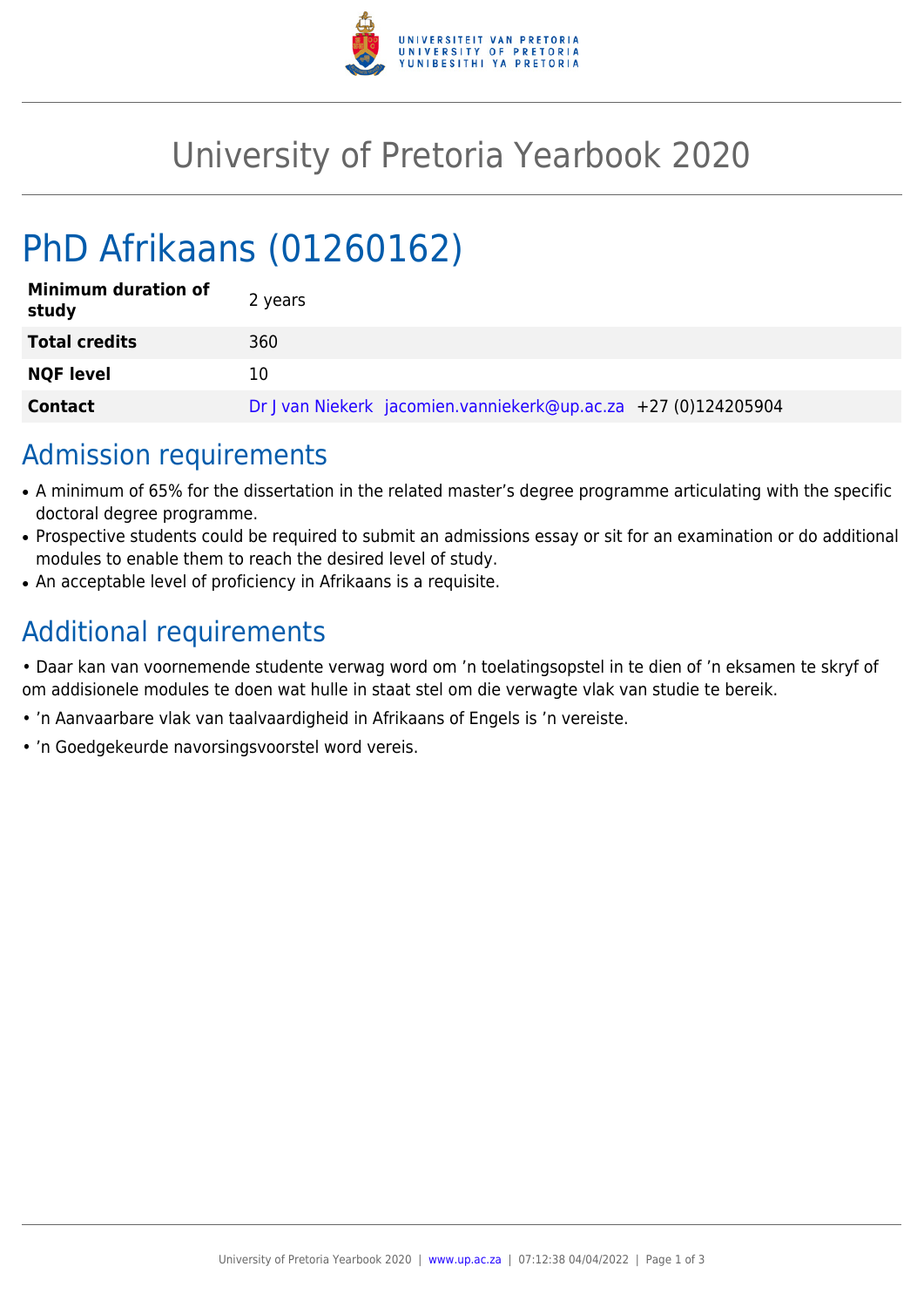

## Curriculum: Year 1

**Minimum credits: 360**

#### **Core modules**

[Proefskrif: Afrikaans 990](https://www.up.ac.za/yearbooks/2020/modules/view/AFR 990) (AFR 990) - Credits: 360.00